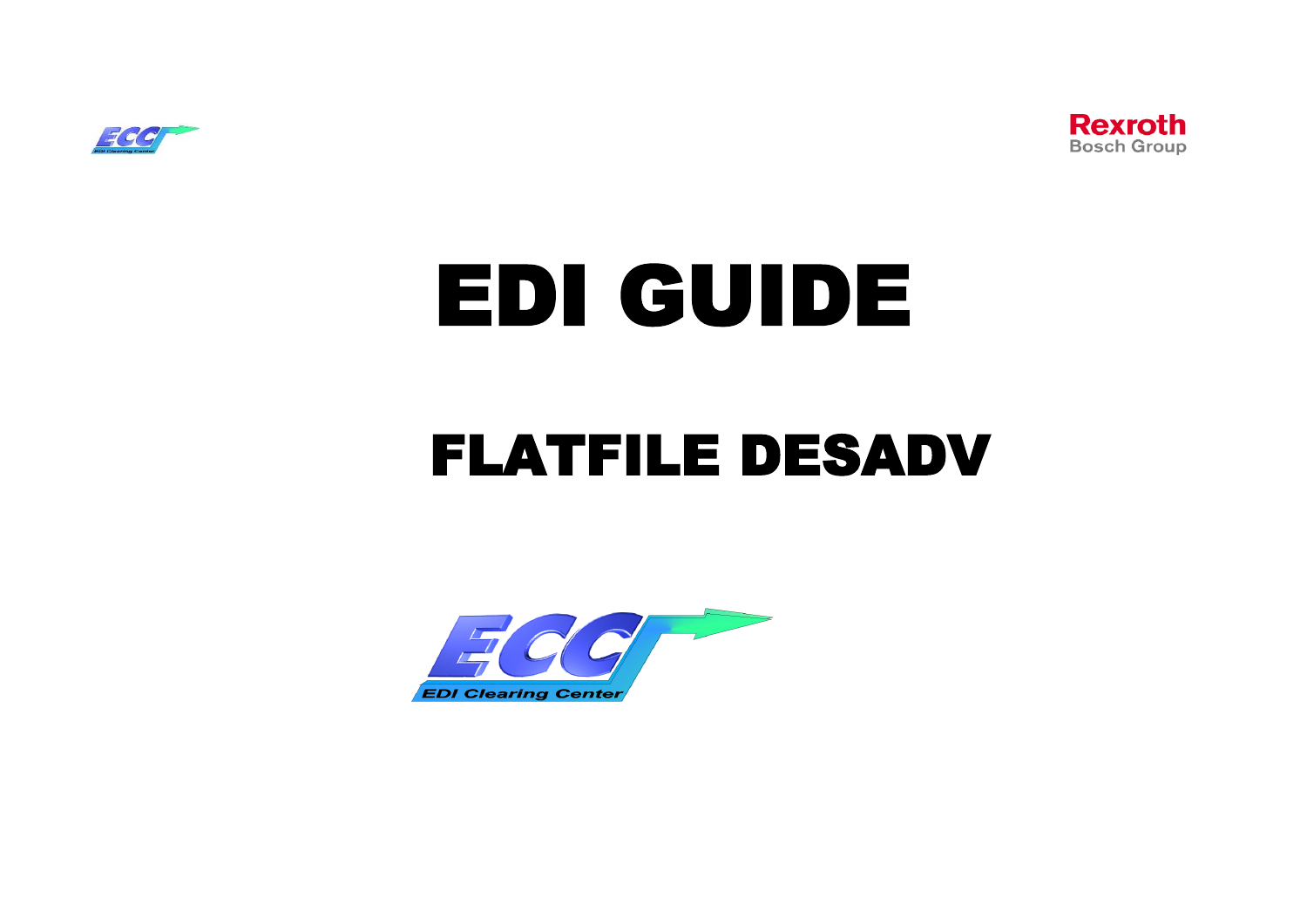



#### **Who should read this document?**

This document is for EDI-administrators who will implement these guidelines to be able to receive FLATFILE - despatch advises from Bosch Rexroth AG.

#### **Explanation of usage:**

Each flatfile consists of a header, a line item and a trailer record. Records with serial numbers are optional The file can contain more than one despatch note. The structure always begins with a header record followed by the line item records of the respective despatch note. At the end of each file there is a trailer record which contains the number of transmitted lines, excluding the trailer record.

#### **Example with one despatch note and 2 line items: Example with 2 despatch notes and 2 line items each:**





If you have questions to this guide, send an e-mail to: **SupportSales.EDI@de.bosch.com**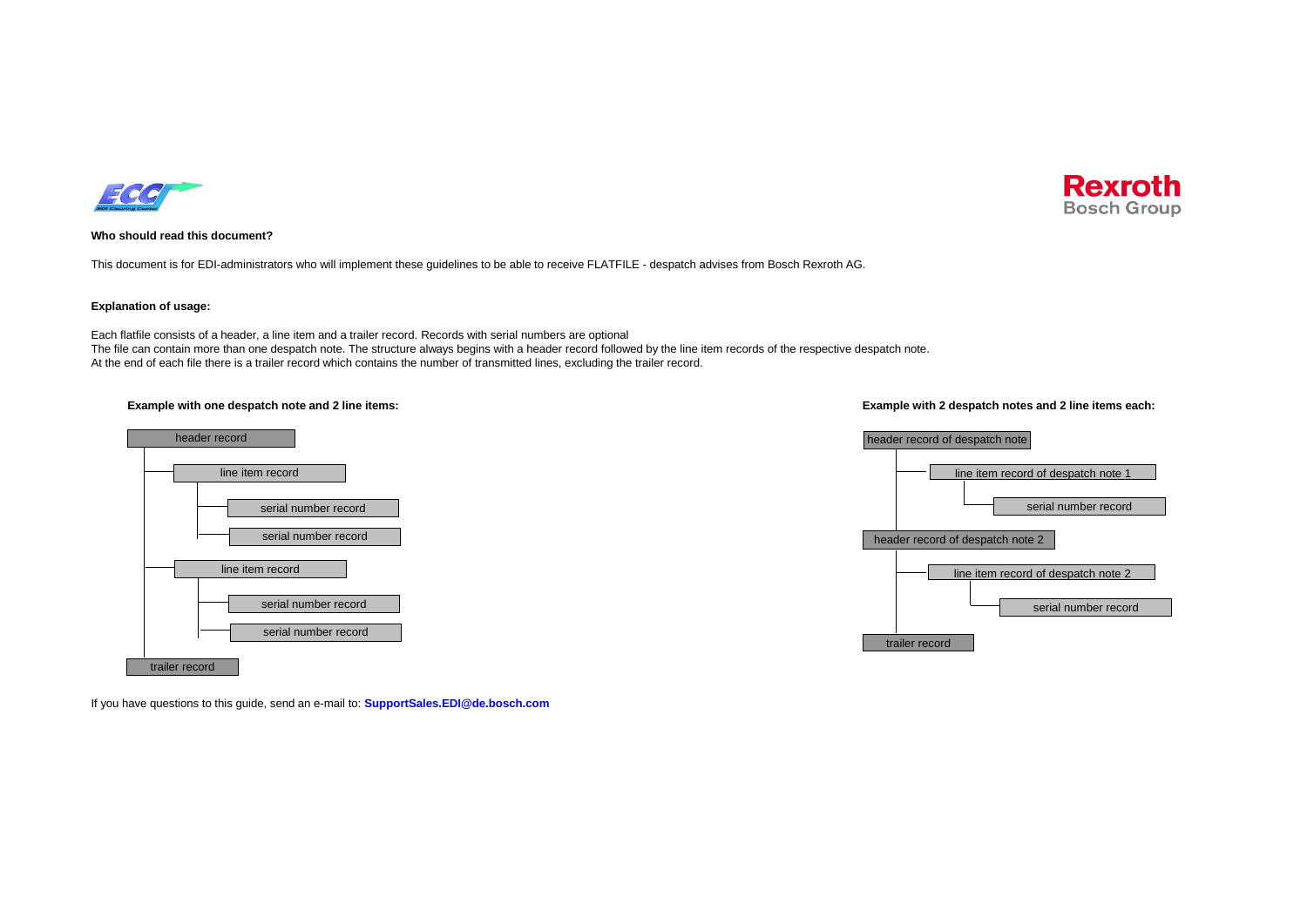



# **Header record (M)**

| No. | <b>Description</b>                          | Example                 | Remark | <b>Start</b> | Length           | End | <b>Decimal</b> | (R)equired-<br>(O)ptional | Data-Type   |
|-----|---------------------------------------------|-------------------------|--------|--------------|------------------|-----|----------------|---------------------------|-------------|
|     | 1. Despatch Note Header Information         |                         |        |              |                  |     |                |                           |             |
|     | Qualifier "H" for header data               |                         |        |              |                  |     |                | $\overline{\mathsf{R}}$   | <b>CHAR</b> |
|     | <b>Buyer party</b>                          | 6032253                 |        |              | 10               | 11  |                |                           | <b>CHAR</b> |
|     | <b>Supplier</b>                             | 12260                   |        | 12           | 10               | 21  |                | R                         | <b>CHAR</b> |
|     | Ship-to-Party                               | 6063331                 |        | 22           | 10               | 31  |                |                           | <b>CHAR</b> |
|     | Ship-to address: partner name               | <b>Bosch Rexroth AG</b> |        | 32           | 35               | 66  |                |                           | <b>CHAR</b> |
|     | Ship-to address: street                     | Zum Eisengiesser 1      |        | 67           | 35               | 101 |                |                           | <b>CHAR</b> |
|     | Ship-to address: zip-code                   | 97816                   |        | 102          | 9                | 110 |                |                           | <b>CHAR</b> |
|     | Ship-to address: city                       | Lohr am Main            |        | 111          | 35 <sub>1</sub>  | 145 |                |                           | <b>CHAR</b> |
|     | Ship-to address: country (2-digit ISO-Code) | <b>IDE</b>              |        | 146          | റ                | 147 |                |                           | <b>CHAR</b> |
| 10  | Carrier                                     | 6549875                 |        | 148          | 10 <sup>10</sup> | 157 |                | lO                        | <b>CHAR</b> |
| 11  | Delivery number                             | 4500215681              |        | 158          | 35               | 192 |                | R                         | <b>CHAR</b> |
| 12  | <b>Delivery date</b>                        | 20031022                |        | 193          |                  | 200 |                | R                         | <b>CHAR</b> |
| 13  | Total net weight                            | 5.00                    |        | 201          | 15 <sub>1</sub>  | 215 | 210            |                           | <b>CHAR</b> |
| 14  | Total gross weight                          | 7.00                    |        | 216          | 15               | 230 |                | 20                        | <b>CHAR</b> |
| 15  | Measurement unit code                       | <b>KGM</b>              |        | 231          |                  | 233 |                |                           | <b>CHAR</b> |
| 16  | Transport mode*                             | 01                      |        | 234          | $\epsilon$       | 235 |                |                           | <b>CHAR</b> |
| 17  | <b>Message Type</b>                         | <b>DESADV</b>           |        | 236          | 10               | 245 |                | R                         | <b>CHAR</b> |
| 18  | <b>Carrier name</b>                         | <b>DHL</b>              |        | 246          | 40               | 285 |                |                           | <b>CHAR</b> |
| 19  | <b>Carriage Return Line Feed</b>            | "CRLF"                  |        | 286          |                  | 286 |                | R                         | <b>CHAR</b> |

**\*transport modes to be used: 1 = seafreight**

**2 = train 3 = truck 4 = airfreight 5 = mail 9 = express**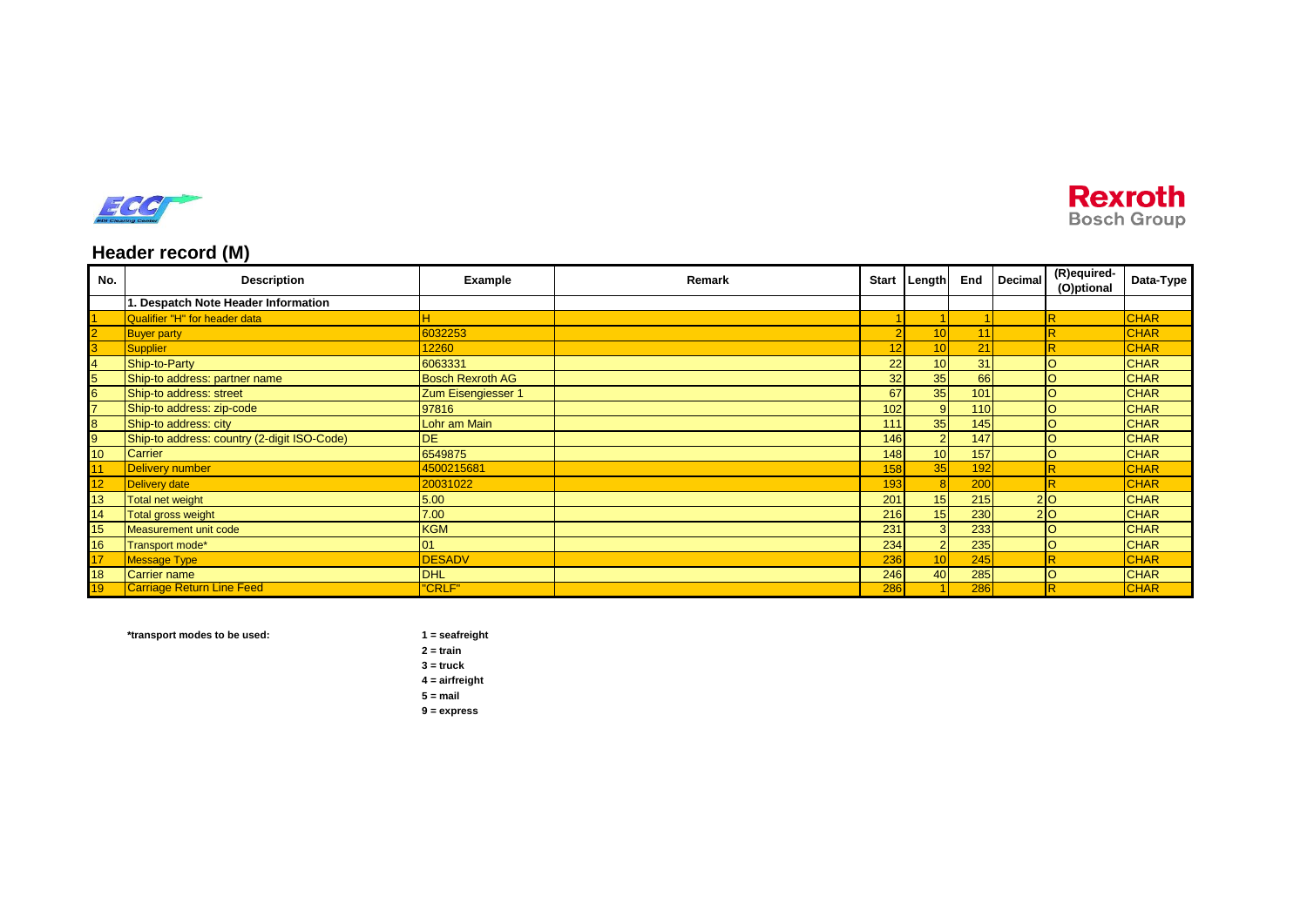



# **Line item record (M)**

| No.            | <b>Description</b>                           | Example              | Remark | <b>Start</b> | Length          | End   | <b>Decimal</b> | (R)equired-<br>(O)ptional | Data-Type   |
|----------------|----------------------------------------------|----------------------|--------|--------------|-----------------|-------|----------------|---------------------------|-------------|
|                | 2. Despatch note line item information       |                      |        |              |                 |       |                |                           |             |
|                | Qualifier "L" for line item data             |                      |        |              |                 |       |                | R                         | <b>CHAR</b> |
| $\overline{2}$ | Line number of despatch note                 | 00010                |        |              |                 |       |                |                           | <b>CHAR</b> |
| 3              | <b>Tracking number</b>                       | 5489432156498640000  |        |              | 35 <sub>1</sub> | 41    |                |                           | <b>CHAR</b> |
| $\overline{4}$ | <b>Customers material number</b>             | R91234568            |        | 42           | 18              | 59    |                |                           | <b>CHAR</b> |
| 5              | Suppliers material number                    | R91234568            |        | 60           | 18              | 77    |                |                           | <b>CHAR</b> |
| 6              | <b>Material description</b>                  | pump                 |        | 78           | 40              | 117   |                |                           | <b>CHAR</b> |
| $\overline{7}$ | Unit net weight                              | 5.00                 |        | 118          | 15 <sub>h</sub> | 132 2 |                |                           | <b>CHAR</b> |
| 8              | Unit gross weight                            | 6.00                 |        | 133          | 15 <sup>1</sup> | 147 2 |                |                           | <b>CHAR</b> |
| $\overline{9}$ | Measurement unit code                        | <b>KGM</b>           |        | 148          | 3 <sup>1</sup>  | 150   |                |                           | <b>CHAR</b> |
| <b>10</b>      | Delivered quantity                           | 120.000              |        | 151          |                 | 165 3 |                |                           | <b>CHAR</b> |
| 11             | Unit of measure                              | <b>PCE</b>           |        | 166          |                 | 168   |                |                           | <b>CHAR</b> |
| 12             | Order number                                 | 45000125468          |        | 169          | 15              | 183   |                |                           | <b>CHAR</b> |
| 13             | <b>Order line number</b>                     | 00010                |        | 184          |                 | 188   |                |                           | <b>CHAR</b> |
| 14             | <b>External Handling Unit Identification</b> | 10000000000001909971 |        | 189          | 20 <sub>1</sub> | 208   |                |                           | <b>CHAR</b> |
| 15             | Suppliers material number of handling unit   | 1234567890           |        | 209          | 35              | 243   |                |                           | <b>CHAR</b> |
| 16             | <b>Carriage Return Line Feed</b>             | "CRLF"               |        | 244          |                 | 244   |                |                           | <b>CHAR</b> |

# **Serial number record (O)**

| No.            | <b>Description</b>                            | Example     | Remark | <b>Start</b> | Length | End | Decimal | (R)equired-<br>(O)ptional | Data-Type |
|----------------|-----------------------------------------------|-------------|--------|--------------|--------|-----|---------|---------------------------|-----------|
|                | 3. Serial numbers - one record for each piece |             |        |              |        |     |         |                           |           |
|                | Qualifier "S" for line item data              |             |        |              |        |     |         |                           | CHAR      |
| $\overline{2}$ | <b>Serial number</b>                          | 234567890   |        |              |        |     |         |                           | CHAR      |
| <b>3</b>       | <b>Carriage Return Line Feed</b>              | <b>CRLF</b> |        | 20           |        | 20  |         |                           | CHAR      |